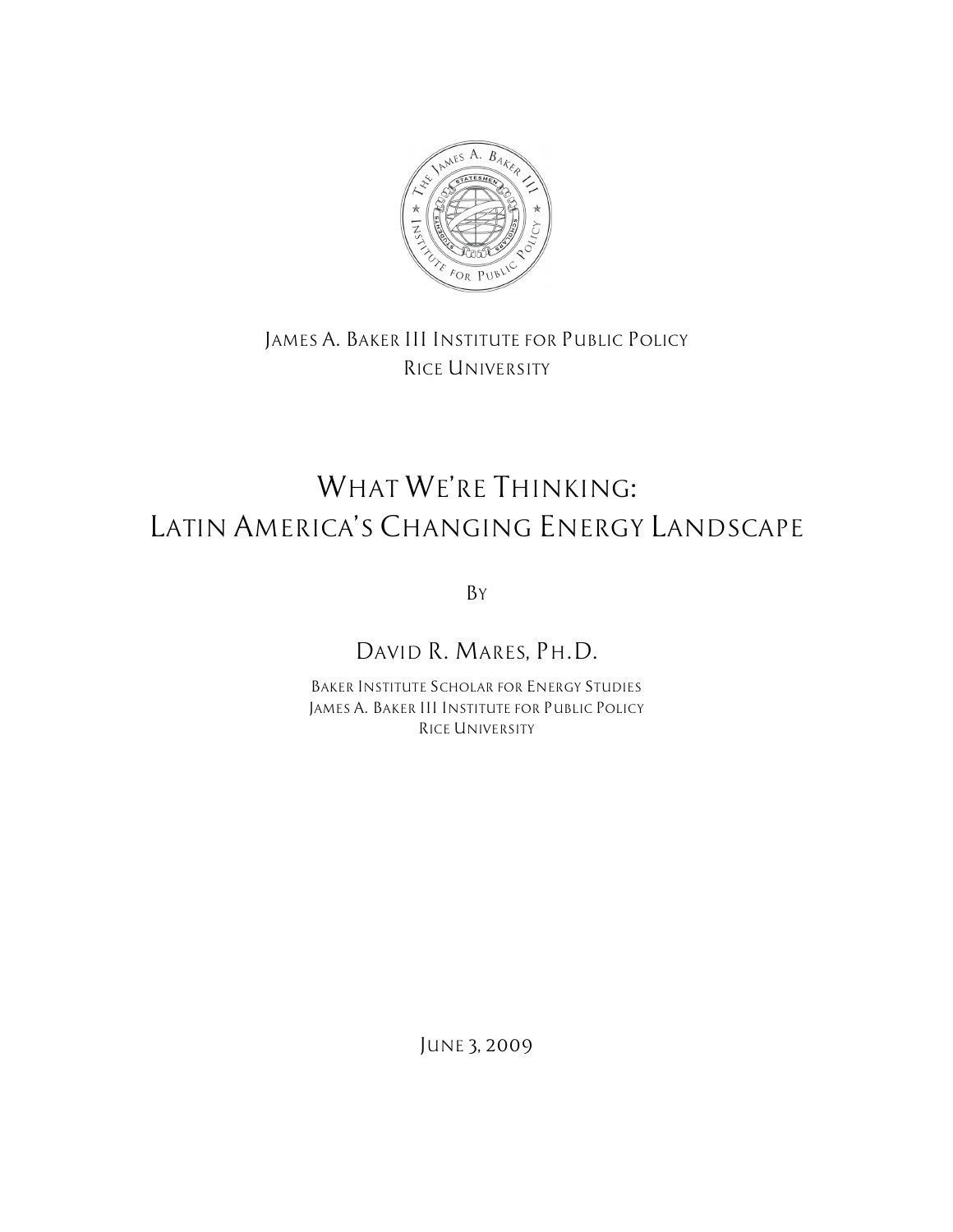*THE FOLLOWING OPINION PIECE WAS WRITTEN BY A RESEARCHER, FELLOW OR SCHOLAR. THE RESEARCH AND VIEWS EXPRESSED IN THESE PAPERS ARE THOSE OF THE INDIVIDUAL RESEARCHER(S), AND DO NOT NECESSARILY REPRESENT THE VIEWS OF THE JAMES A. BAKER III INSTITUTE FOR PUBLIC POLICY.*

*© 2009 BY THE JAMES A. BAKER III INSTITUTE FOR PUBLIC POLICY OF RICE UNIVERSITY*

*THIS MATERIAL MAY BE QUOTED OR REPRODUCED WITHOUT PRIOR PERMISSION, PROVIDED APPROPRIATE CREDIT IS GIVEN TO THE AUTHOR AND THE JAMES A. BAKER III INSTITUTE FOR PUBLIC POLICY.*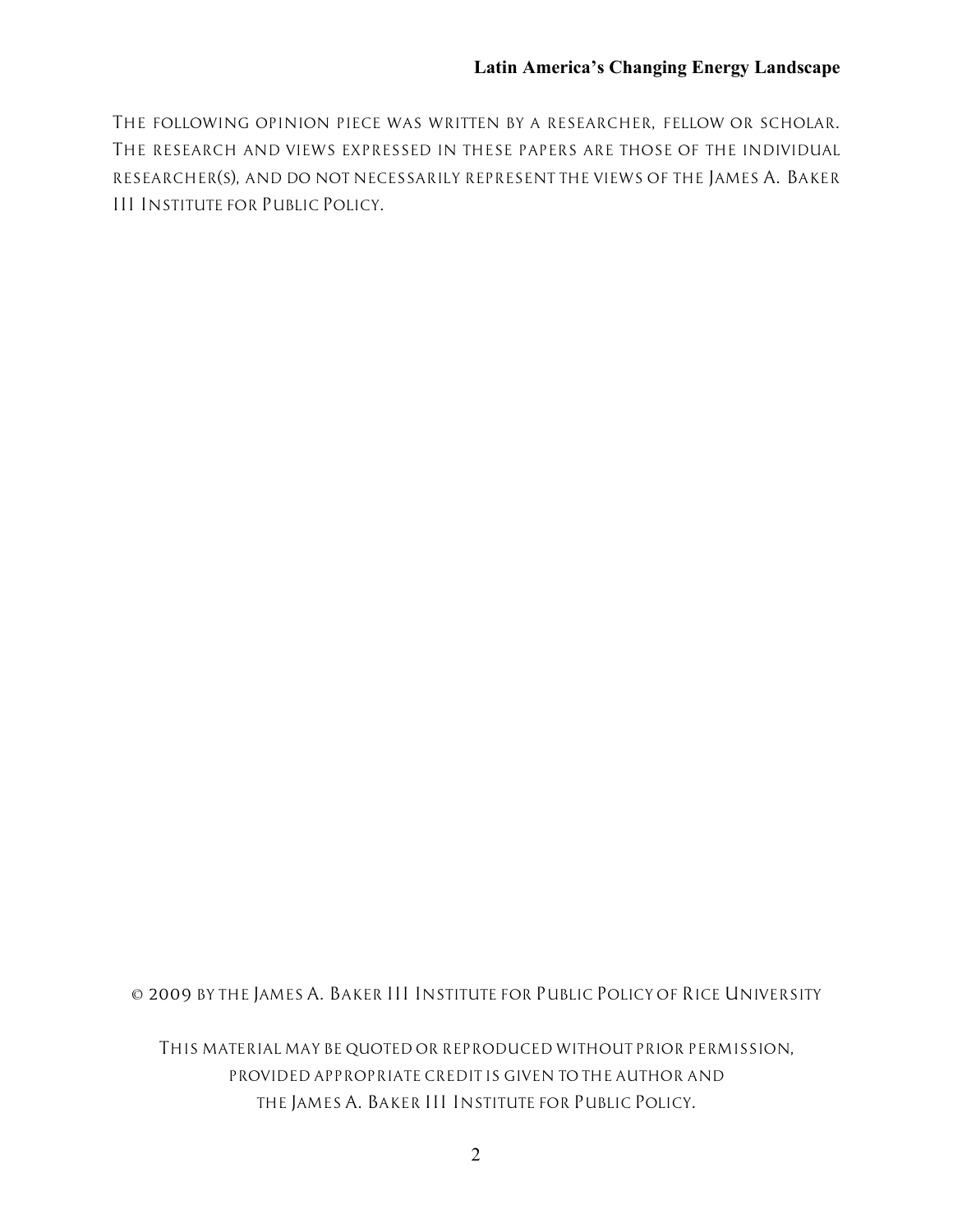The dramatic decline in oil prices from a high of \$150 per barrel (bbl) (July 2008) to the \$35-\$45 bbl range caught the world by surprise. The impact could be particularly important in Latin America, where a number of oil and gas producers structured economic and political strategies on the supposition that extremely high oil prices were here to stay.

The challenges raised by the weak energy and capital markets were the focus of a recent conference at the Baker Institute, co-sponsored by the institute's Energy Forum and Latin American Initiative as well as the Washington, D.C.-based Council of the Americas.

Conference participants projected that major oil and gas producers in the region, with the exception of Brazil, will be unlikely to mitigate the impact of falling oil prices by raising crude oil production in the near term. The longer-term prognosis is more mixed, with production gains expected in Brazil, Peru and Colombia, which are actively engaged in oil and gas exploration and development. It is unclear whether more optimistic projections about the region's mediumto long-range oil export capacity will be met, according to conference presenters. Latin America's failure to produce proportionately to its resource endowments may keep energy prices higher than necessary in the future, potentially dampening the global economic recovery when it begins, conference participants noted.

The factors driving these pessimistic views are related to the dominant role of national oil companies (NOCs), which have important national goals and priorities that go beyond producing returns for shareholders. The social and political priorities — such as wealth distribution, industrialization and diplomatic goals — often negatively impact the country's ability to replace reserves and increase production. As capital markets continue to weaken, governments will likely be looking harder at their NOCs and hydrocarbon resources to fund countercyclical macroeconomic policies, thus further starving the energy sector of capital, conference presenters warned.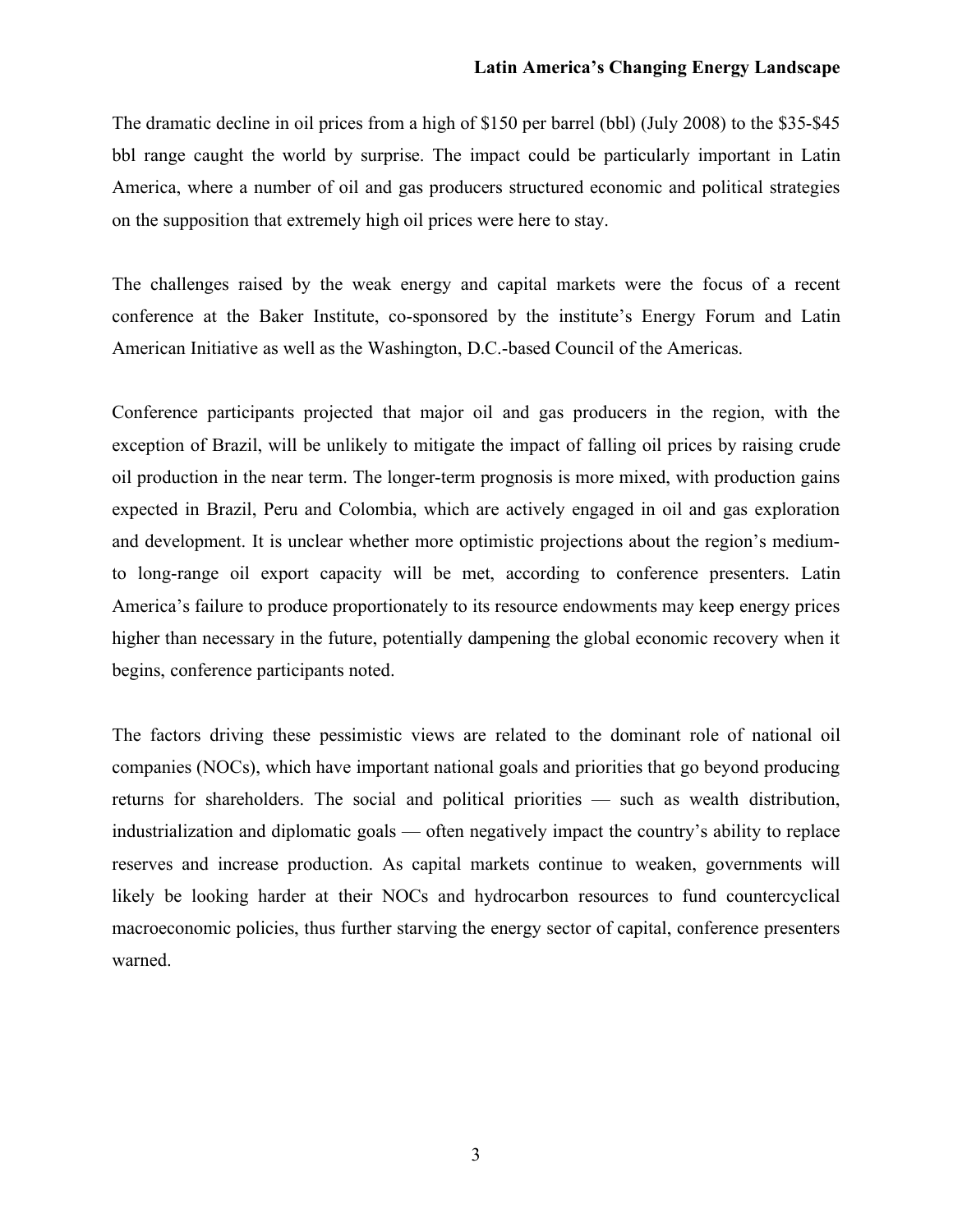#### **Latin America's Changing Energy Landscape**

In the current context, many Latin American NOCs are generally unattractive to lenders. The exceptions are Colombia's Ecopetrol, PetroPeru and Brazil's Petrobras.<sup>1</sup> The share prices of Latin American NOCs have fallen more than those of major private international oil companies (IOCs), indicating the markets have less confidence in the ability of NOCs to perform in current conditions. Falling crude prices and reduced access to borrowed money are likely to curtail oilfield investments by Latin American state oil companies.

However, some complementary sources of capital for the region's energy sector exist. China, an oil importer with NOCs of its own, has provided long-term financing for development projects in exchange for a guaranteed supply of oil. In addition, currently cash-rich IOCs may look to Latin America for investment opportunities, but Latin American producers will have to compete with non-Latin American producers who also need capital and may be more attractive to private investors.

Recent events in Latin America have raised questions about the ability of some countries to restore production to robust levels. Ecuador's ability to back Petroecuador declined after it twice refused to pay interest on foreign bonds in recent months. In Venezuela, a change in the constitution now permits the unlimited re-election of President Hugo Chávez, but he still must deliver on political promises to win at the polls. The economic inefficiencies of his "socialism of the 21st century" program have dramatically undermined the ability of Venezuela's NOC to produce, and reduced incentives for IOCs to increase investments there.

In Argentina, Christina Fernández de Kirchner and her husband Néstor Kirchner — the current and former presidents — have provided more incentives for exploration and production by adjusting domestic prices and delegating contract negotiations to state governments. But royalty, tax and export policies are still controlled by the national government, and the credibility of Kirchner policies for foreign investors is extremely  $low$  — particularly after the government nationalized its own citizens' pension savings last fall.

 $<sup>1</sup>$  As to why these NOCs are exceptions, for example, Ecopetrol is debt free, and Petrobras has a monopoly position</sup> in a huge market and is consistently reporting new oil and gas discoveries.